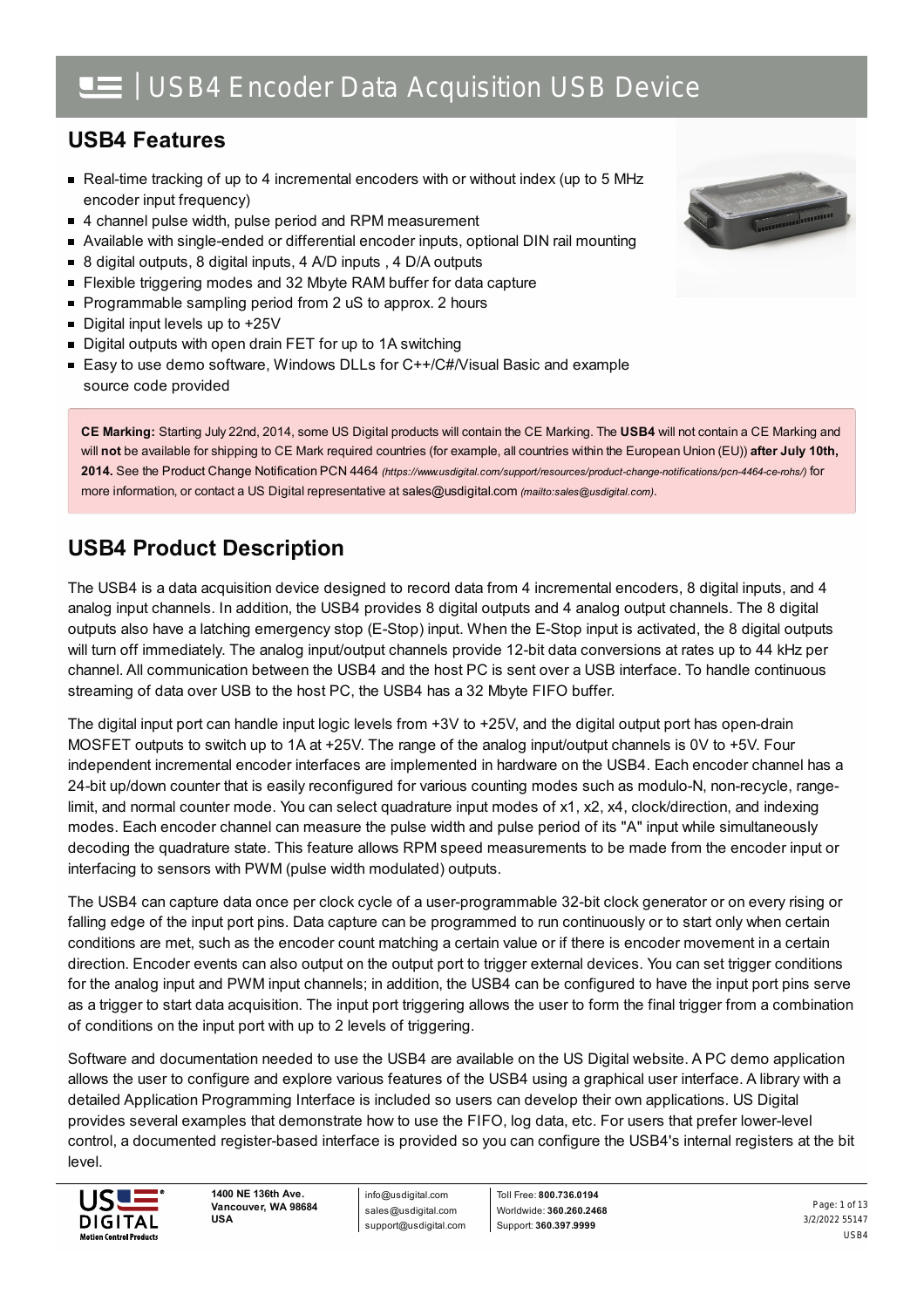## **Mechanical Drawings**



## **Specifications**

### **ENVIRONMENTAL**

| <b>PARAMETER</b>             | MIN. | MAX. | <b>UNITS</b> |
|------------------------------|------|------|--------------|
| <b>Operating Temperature</b> |      |      |              |



info@usdigital.com sales@usdigital.com support@usdigital.com

Toll Free: **800.736.0194** Worldwide: **360.260.2468** Support: **360.397.9999**

3/2/2022 55147 USB4 Page: 2 of 13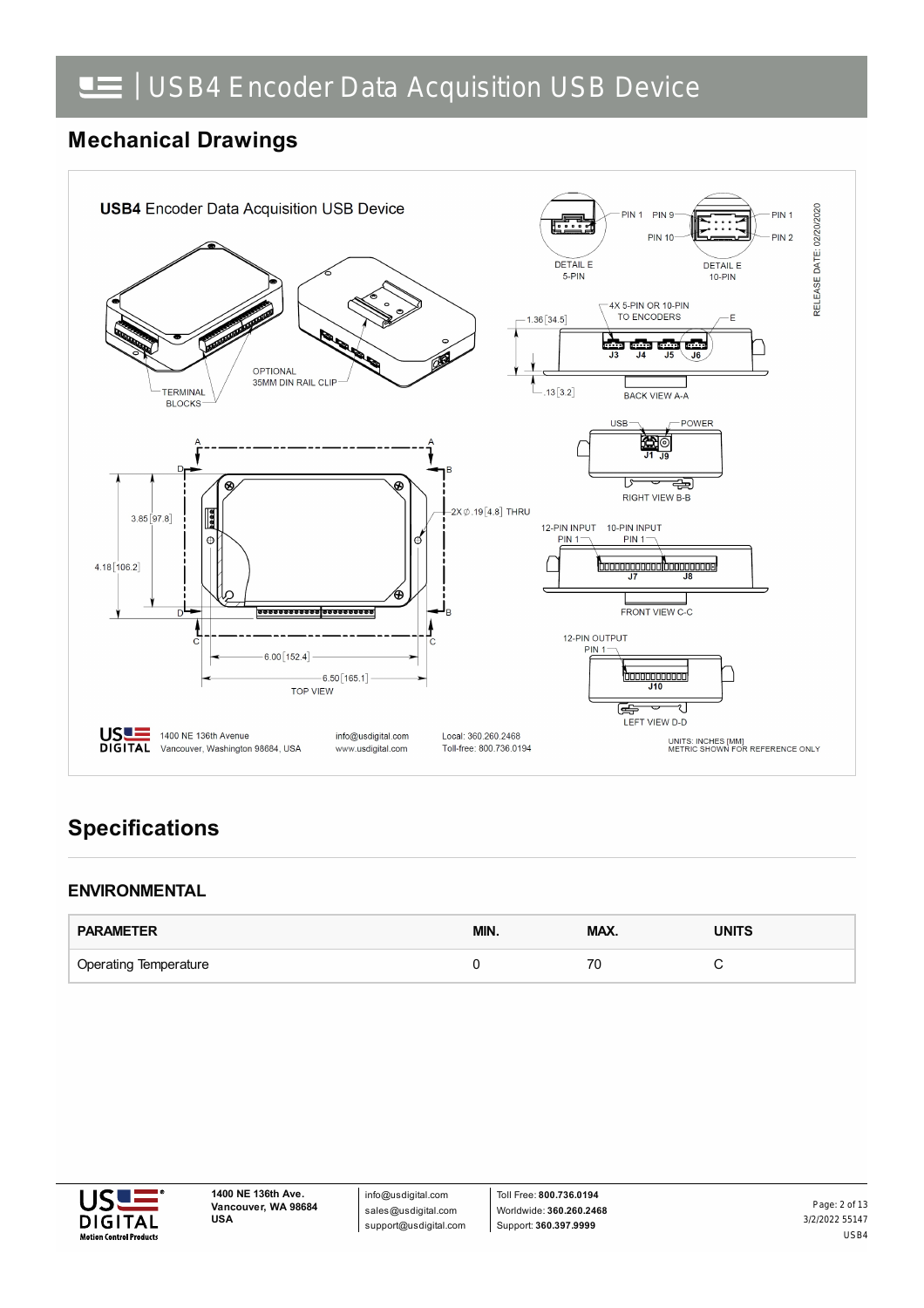#### **ELECTRICAL**

| Parameter                                      | Value                                                                                                       |
|------------------------------------------------|-------------------------------------------------------------------------------------------------------------|
| Supply Voltage                                 | 8V to 25V                                                                                                   |
| Digital Output Pins                            | Open drain voltage, 25V max.<br>Open drain sink current, 1A max.                                            |
| <b>Digital Input Pins</b>                      | $VIL(max) = 0.8V$<br>$VIH(min) = 2.0V$ with approx. 100 mV of hysteresis<br>$VIH(max) = 24V$                |
| Analog Output Range                            | 12-bit DAC, 0V to 5V                                                                                        |
| Analog Input Range                             | 12-bit ADC, 0V to 5V                                                                                        |
| Power consumption                              | 115 mA @ 8 V, 77 mA @ 12 V or 42 mA @ 24V typical.<br>(USB connected, no encoders connected, all LED's off) |
| Max. current drawn from +5V outputs            | 550 mA (combined current of all +5V output terminals)                                                       |
| Max. encoder input frequency                   | 5 MHz                                                                                                       |
| Max. FIFO write speed (Time Based Triggering)  | 500 kHz                                                                                                     |
| Max. FIFO write speed (Event Based Triggering) | Counter - 200 kHz, Input Port - 100 kHz                                                                     |

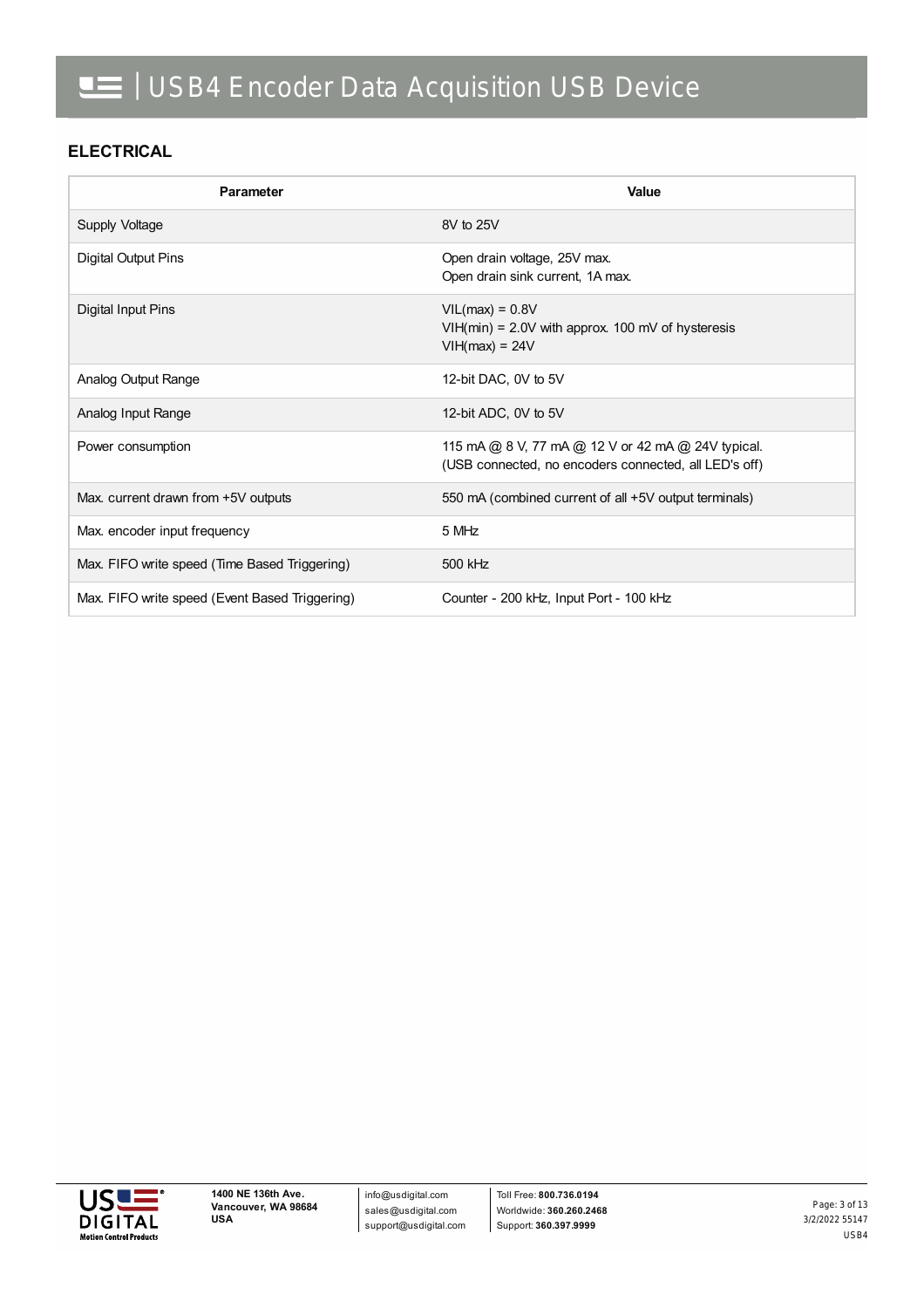### **POWER INPUT**





#### **SINGLE ENDED ENCODER INPUTS**

**Encoder Channel 3,2,1,0 (J3, J4, J5, J6) Pin-out (USB4-S option):**





**1400 NE 136th Ave. Vancouver, WA 98684 USA**

info@usdigital.com sales@usdigital.com support@usdigital.com

Toll Free: **800.736.0194** Worldwide: **360.260.2468** Support: **360.397.9999**

3/2/2022 55147 USB4 Page: 4 of 13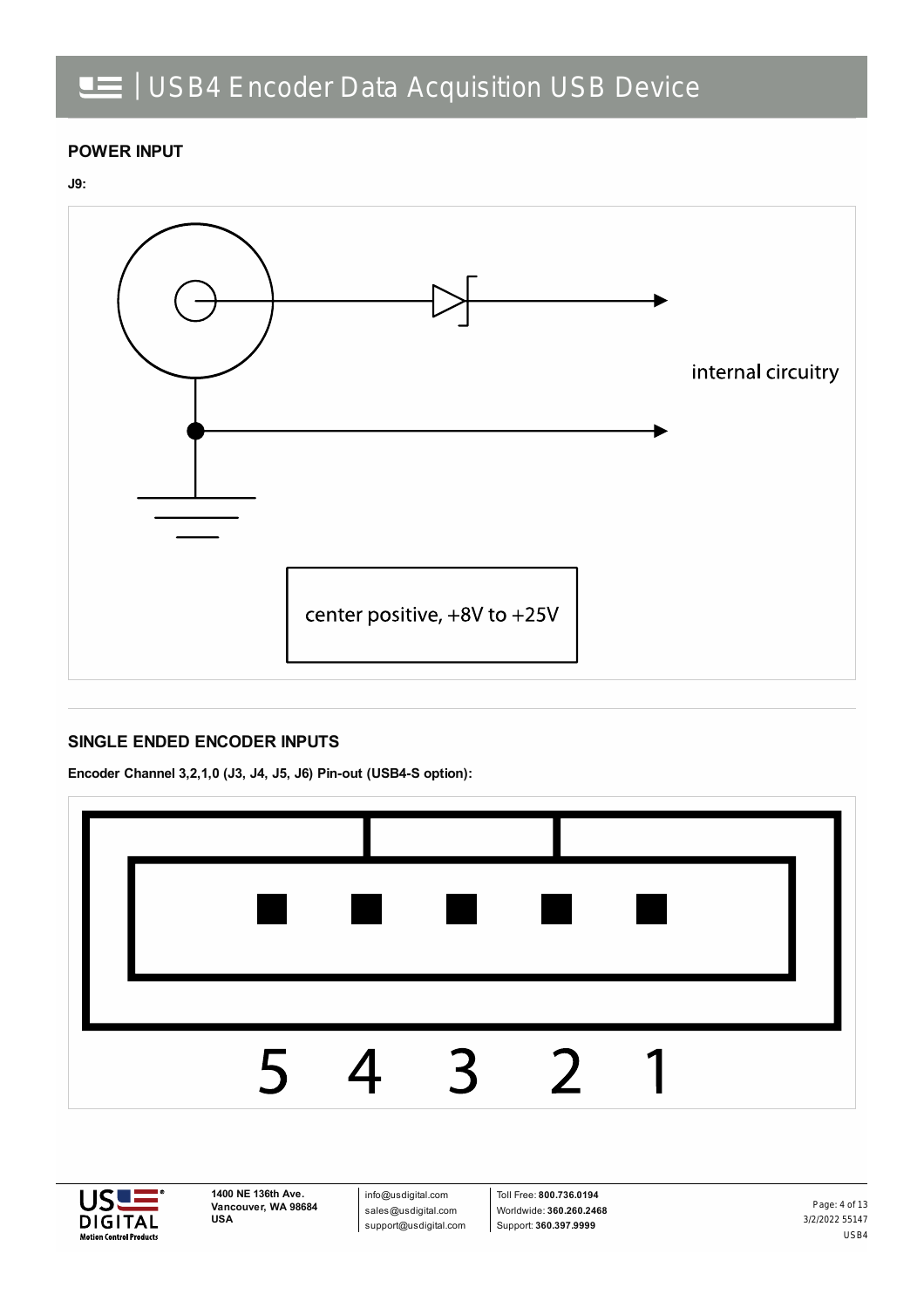| <b>PIN NUMBER</b> | <b>DESCRIPTION</b> |
|-------------------|--------------------|
|                   | Ground             |
| 2                 | Index              |
| 3                 | A Channel          |
| 4                 | +5V out            |
| 5                 | <b>B</b> channel   |

**Single Ended input circuit (internal to USB4):**



#### **DIFFERENTIAL ENCODER INPUTS**

**Encoder Channel 3,2,1,0 (J3, J4, J5, J6) Pin-out (USB4-D option):**



info@usdigital.com sales@usdigital.com support@usdigital.com

Toll Free: **800.736.0194** Worldwide: **360.260.2468** Support: **360.397.9999**

3/2/2022 55147 USB4 Page: 5 of 13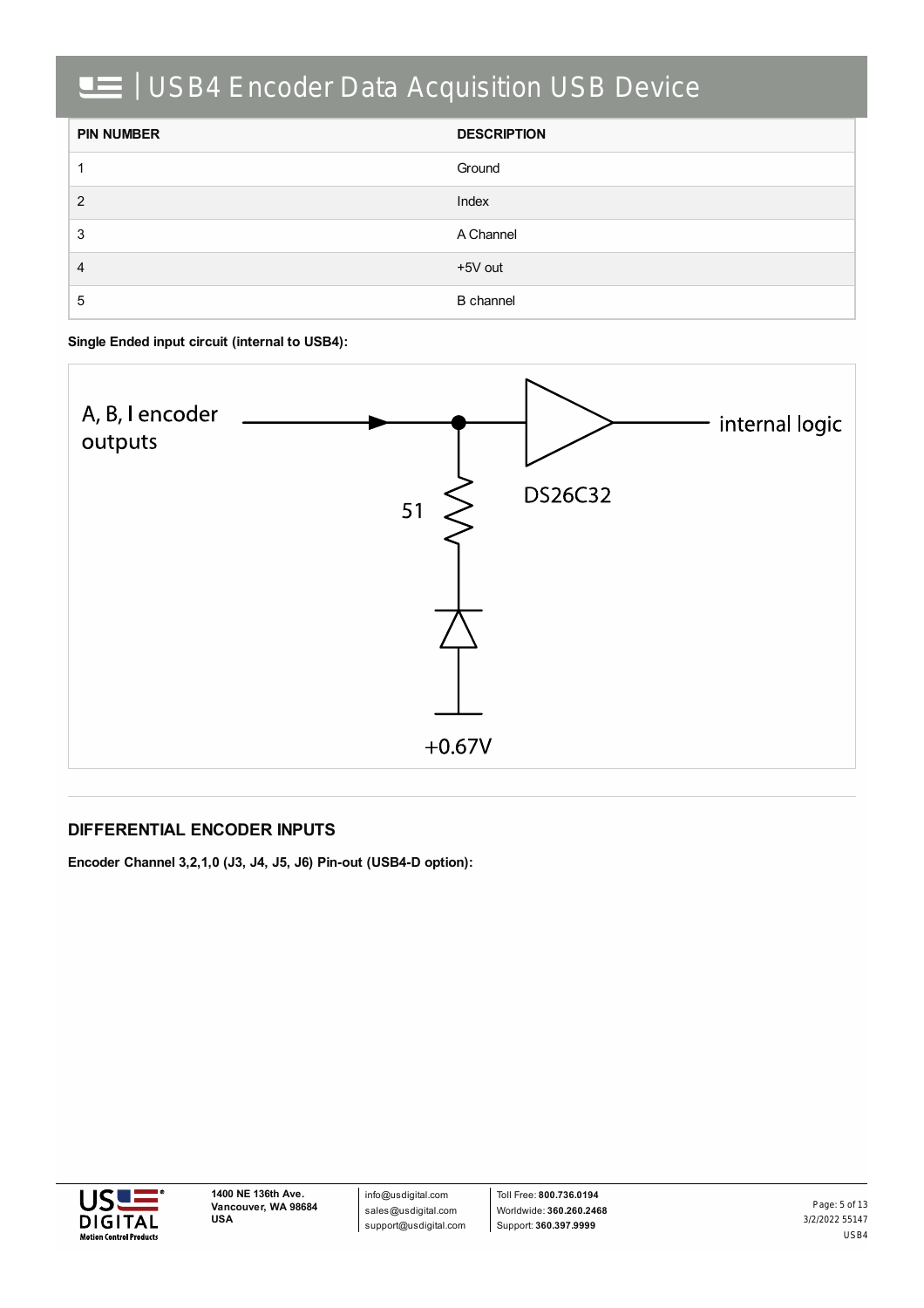

| <b>PIN NUMBER</b> | <b>DESCRIPTION</b> |
|-------------------|--------------------|
| 1                 | No connection      |
| $\overline{2}$    | Ground             |
| $\sqrt{3}$        | Index-             |
| $\overline{4}$    | Index+             |
| $\sqrt{5}$        | A- channel         |
| $\,6\,$           | A+ channel         |
| $\overline{7}$    | +5V out            |
| $\,8\,$           | No connection      |
| $\boldsymbol{9}$  | B- channel         |
| $10$              | B+ channel         |

**Differential Input Circuit (internal to USB4):**



info@usdigital.com sales@usdigital.com support@usdigital.com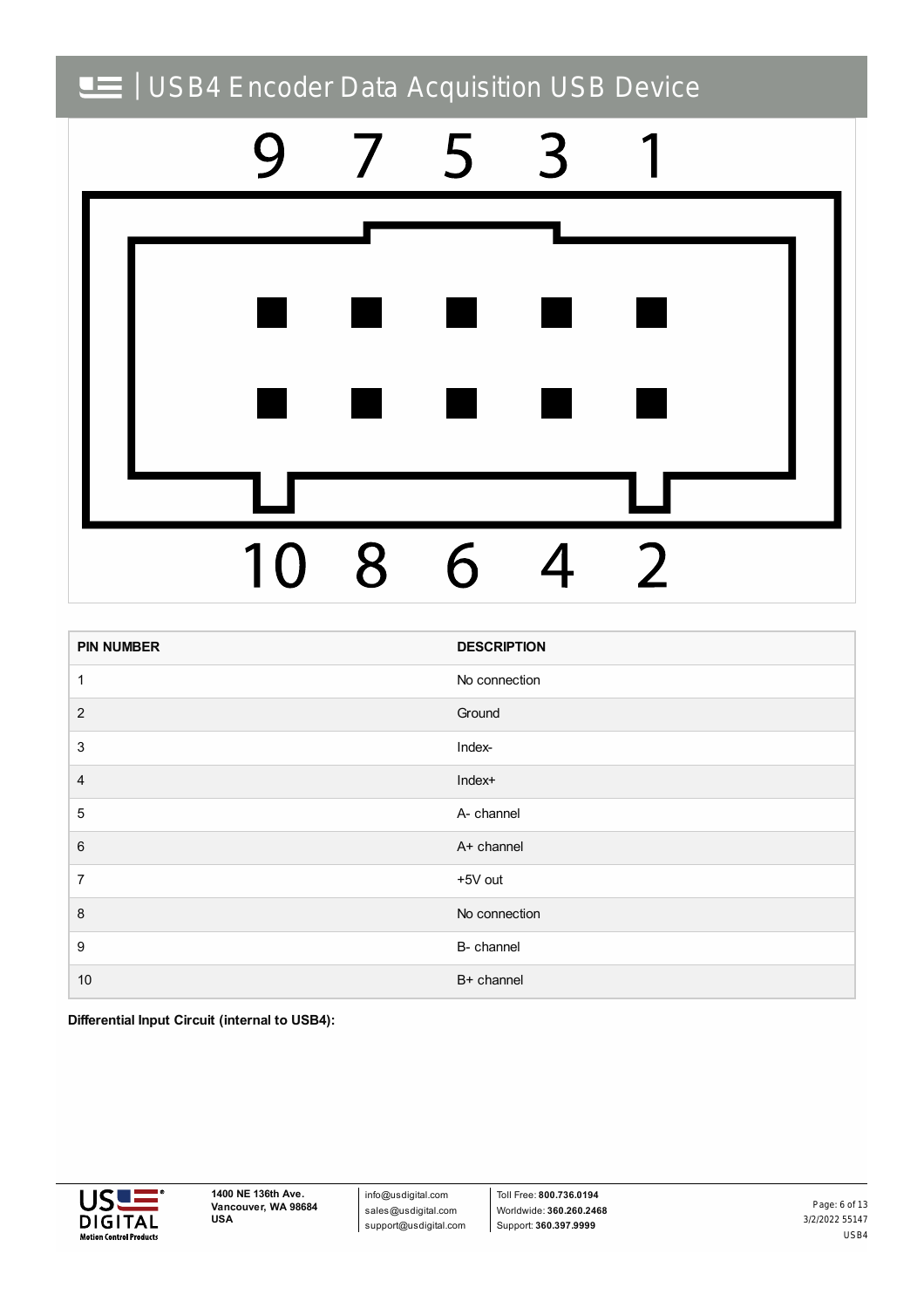

#### **DIGITAL INPUT PORT**

**J8 Pin-out:**





info@usdigital.com sales@usdigital.com support@usdigital.com

Toll Free: **800.736.0194** Worldwide: **360.260.2468** Support: **360.397.9999**

3/2/2022 55147 USB4 Page: 7 of 13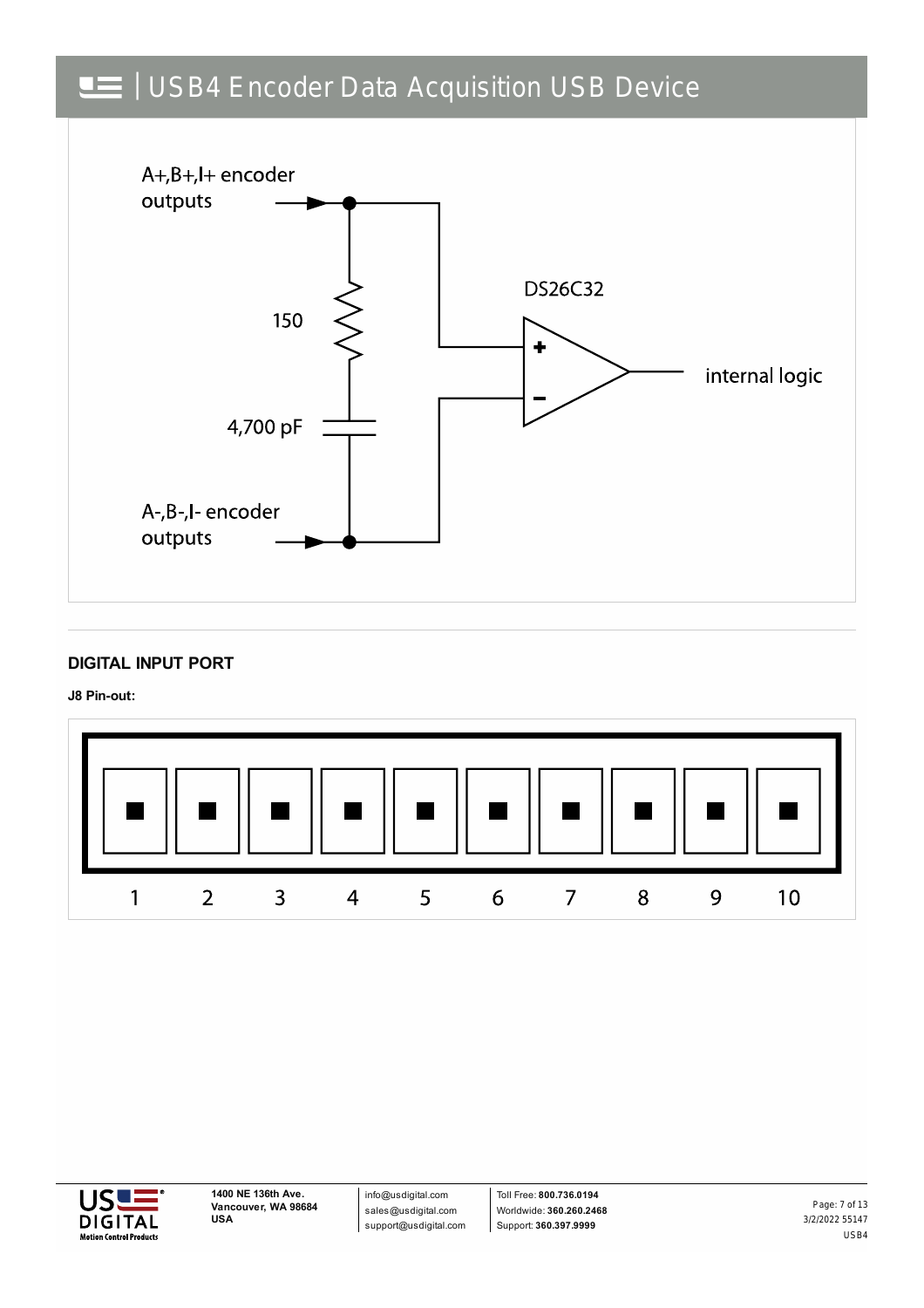| <b>PIN NUMBER</b> | <b>DESCRIPTION</b> |
|-------------------|--------------------|
| $\mathbf{1}$      | +5V power out      |
| 2                 | Din0 (LSB)         |
| $\sqrt{3}$        | Din1               |
| $\overline{4}$    | Din <sub>2</sub>   |
| $\,$ 5 $\,$       | Din3               |
| 6                 | Din4               |
| $\overline{7}$    | Din <sub>5</sub>   |
| $\,8\,$           | Din <sub>6</sub>   |
| $\boldsymbol{9}$  | Din7 (MSB)         |
| 10                | Ground             |

**Input Port Circuit (internal to USB4):**



### **DIGITAL OUTPUT PORT**

#### **J7 Pin-out:**



info@usdigital.com sales@usdigital.com support@usdigital.com

Toll Free: **800.736.0194** Worldwide: **360.260.2468** Support: **360.397.9999**

3/2/2022 55147 USB4 Page: 8 of 13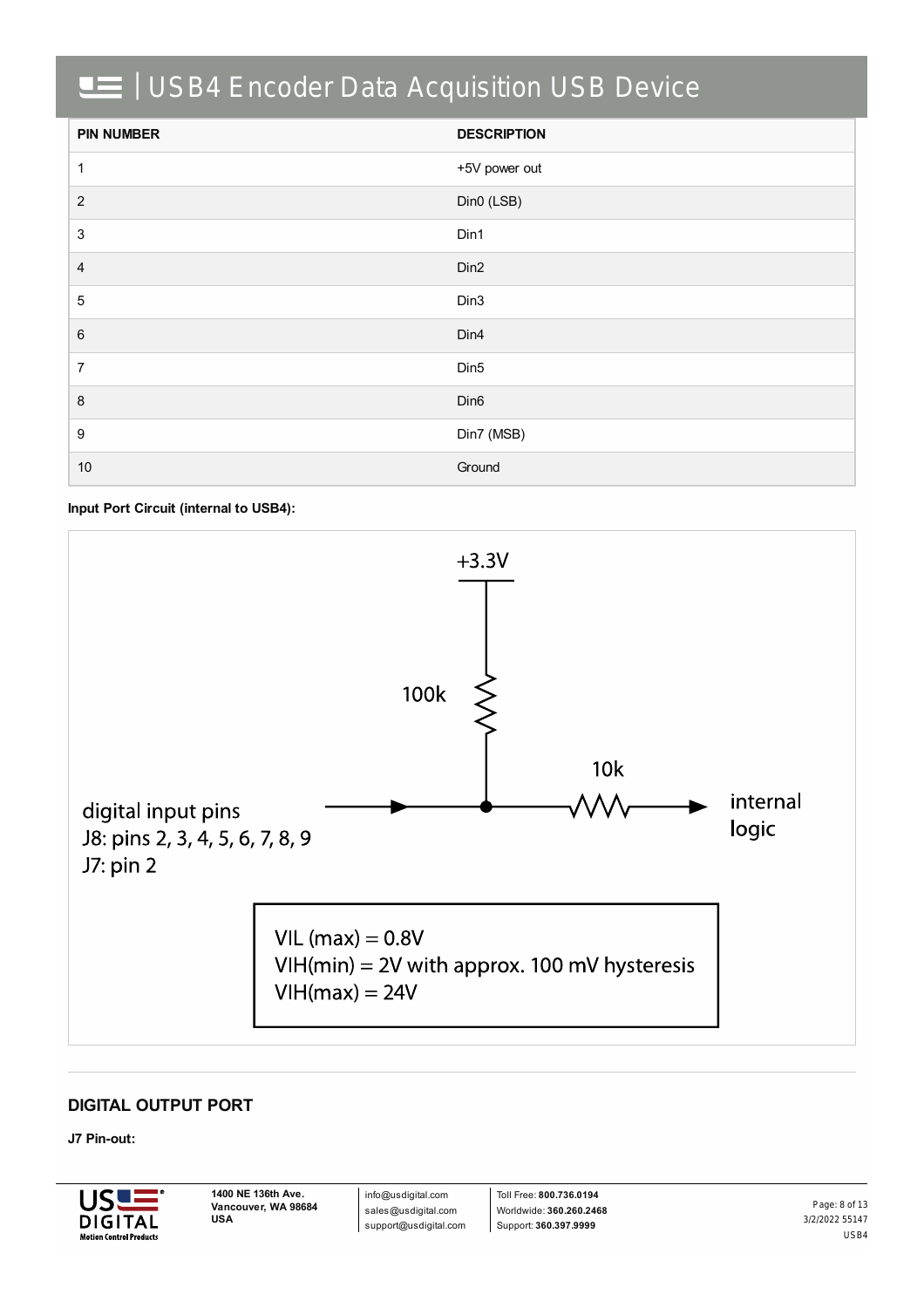

| <b>PIN NUMBER</b> | <b>DESCRIPTION</b>        |
|-------------------|---------------------------|
| 1                 | +5V out                   |
| $\sqrt{2}$        | E-Stop input (active low) |
| $\sqrt{3}$        | Dout0 (LSB)               |
| $\overline{4}$    | Dout1                     |
| $\mathbf 5$       | Dout <sub>2</sub>         |
| $\,6$             | Dout3                     |
| $\boldsymbol{7}$  | Dout4                     |
| $\, 8$            | Dout <sub>5</sub>         |
| 9                 | Dout <sub>6</sub>         |
| $10\,$            | Dout7 (MSB)               |
| 11                | Ground                    |
| 12                | Ground                    |

**Output Port Circuit (internal to USB4):**



info@usdigital.com sales@usdigital.com support@usdigital.com

3/2/2022 55147 USB4 Page: 9 of 13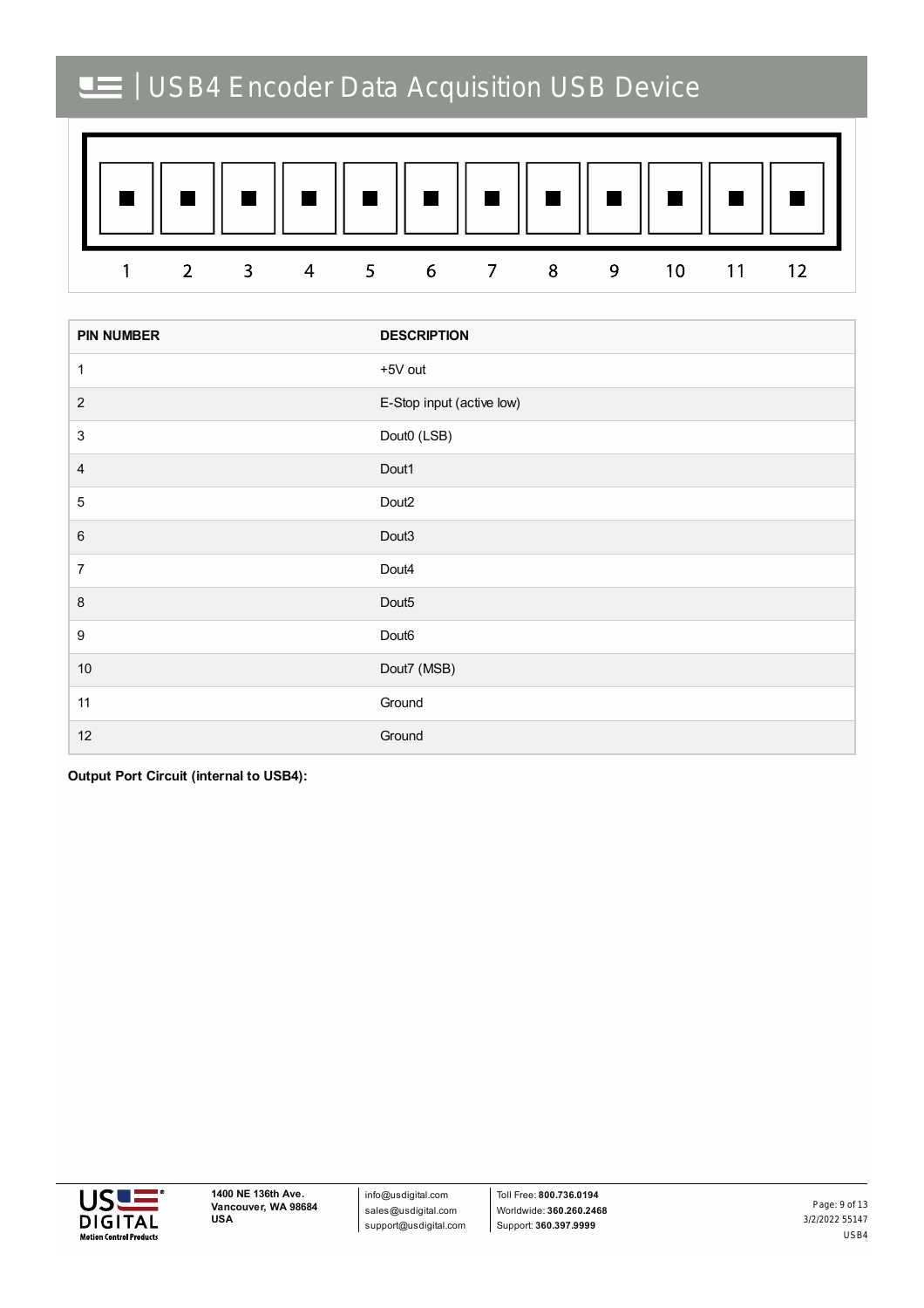

Note: When driving inductive loads, add an external reversed biased diode in parallel with the load to protect the USB4 from damage caused by large voltage transients.

### **INTERFACE PORT**

**J10 Pin-out:**





info@usdigital.com sales@usdigital.com support@usdigital.com

Toll Free: **800.736.0194** Worldwide: **360.260.2468** Support: **360.397.9999**

3/2/2022 55147 USB4 Page: 10 of 13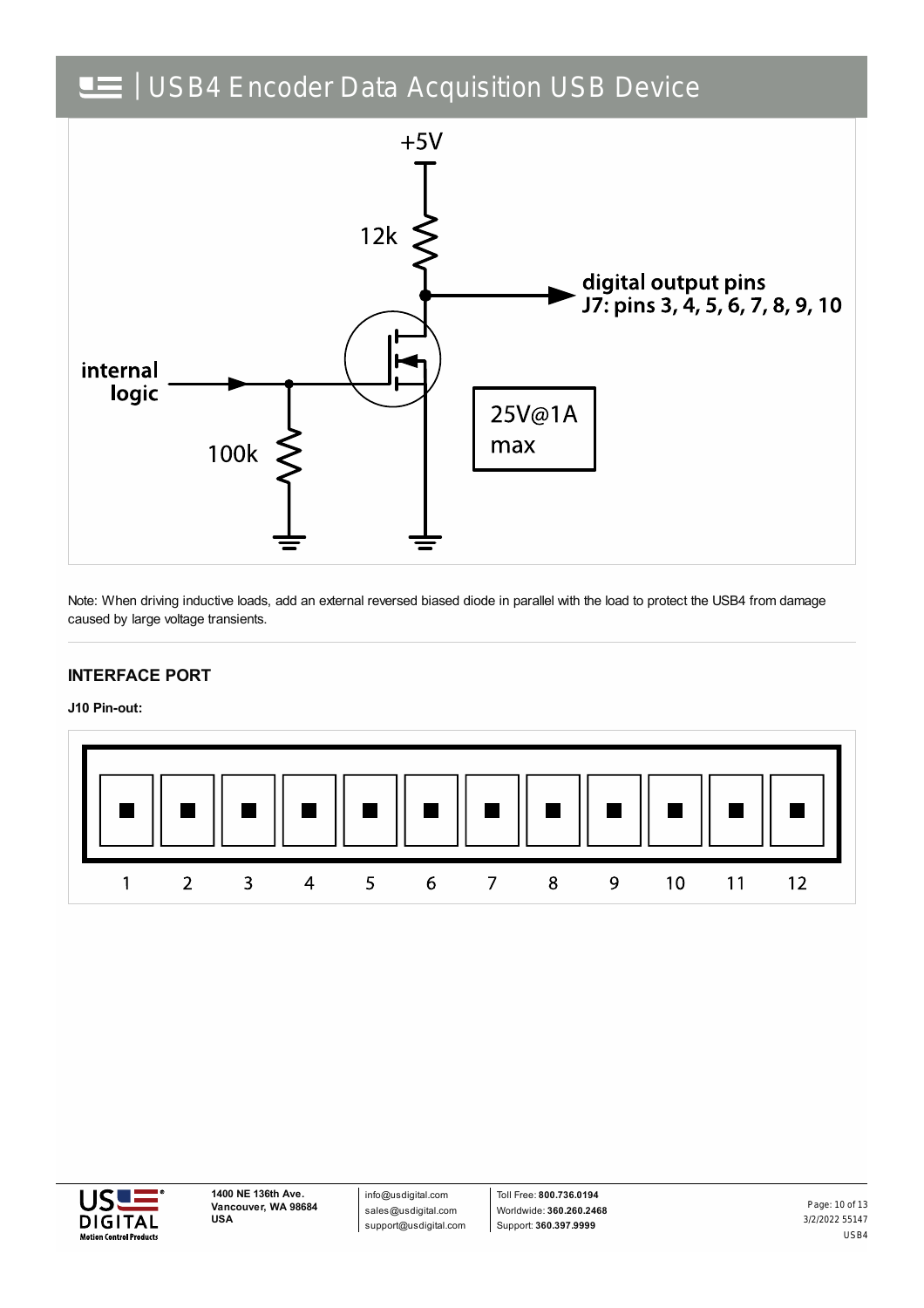| <b>PIN NUMBER</b> | <b>DESCRIPTION</b>    |
|-------------------|-----------------------|
| 1                 | +5V out               |
| $\sqrt{2}$        | Reserved              |
| 3                 | Reserved              |
| $\overline{4}$    | DAC0 (analog outputs) |
| $\overline{5}$    | DAC1                  |
| $\,6\,$           | DAC <sub>2</sub>      |
| $\overline{7}$    | DAC <sub>3</sub>      |
| 8                 | ADC0 (analog inputs)  |
| 9                 | ADC1                  |
| $10$              | ADC <sub>2</sub>      |
| 11                | ADC3                  |
| 12                | Ground                |

#### **ADC Input Circuit (internal to USB4):**



#### **DAC Output Circuit:**



info@usdigital.com sales@usdigital.com support@usdigital.com

Toll Free: **800.736.0194** Worldwide: **360.260.2468** Support: **360.397.9999**

3/2/2022 55147 USB4 Page: 11 of 13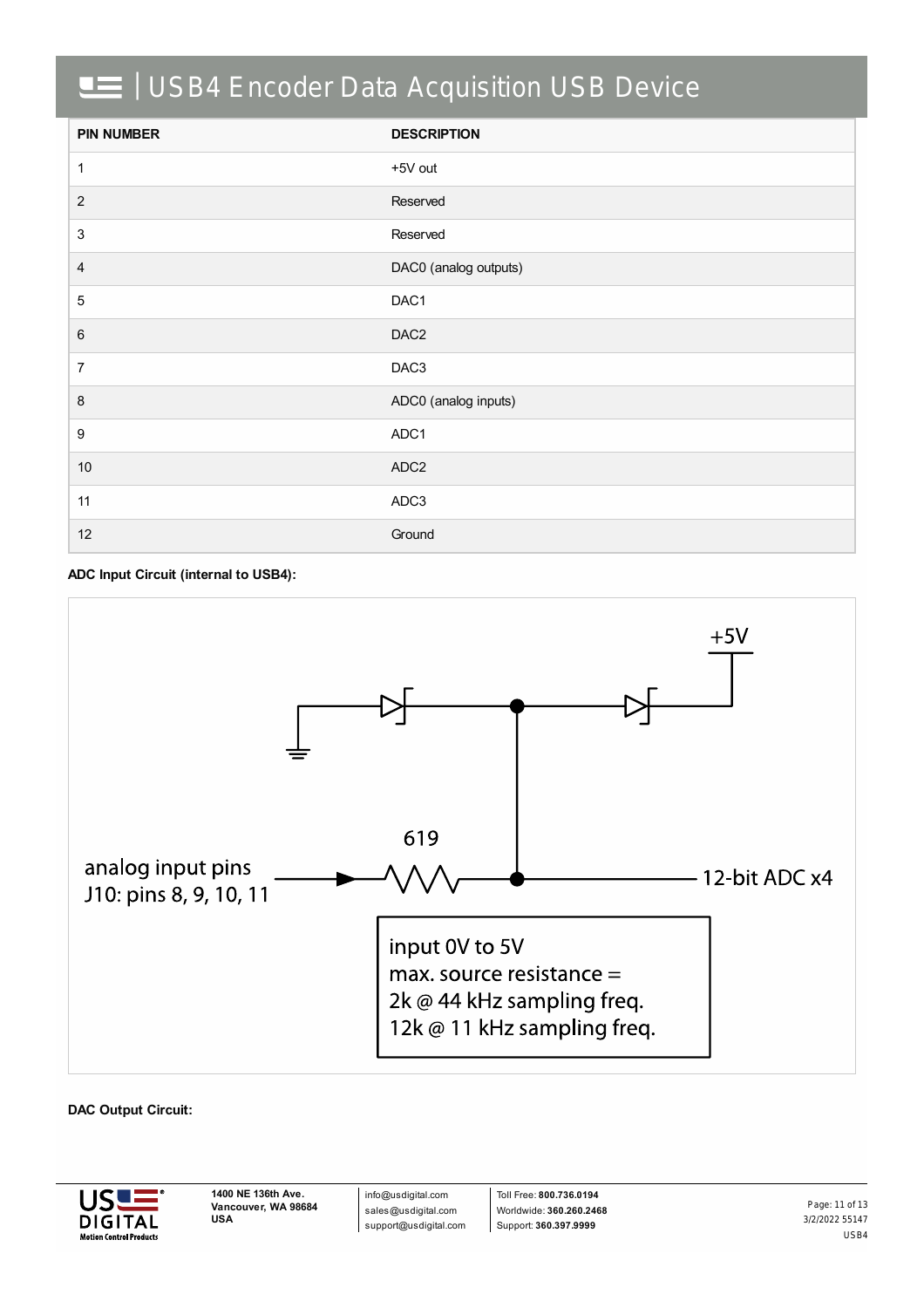

#### **INCLUDED ACCESSORIES**

PS-12 Power Supply *[\(https://www.usdigital.com/products/accessories/power-supplies/ps-12/\)](https://www.usdigital.com/products/accessories/power-supplies/ps-12/)*

### **PRODUCT CHANGE NOTIFICATIONS**



3/2/2022 55147 USB4 Page: 12 of 13